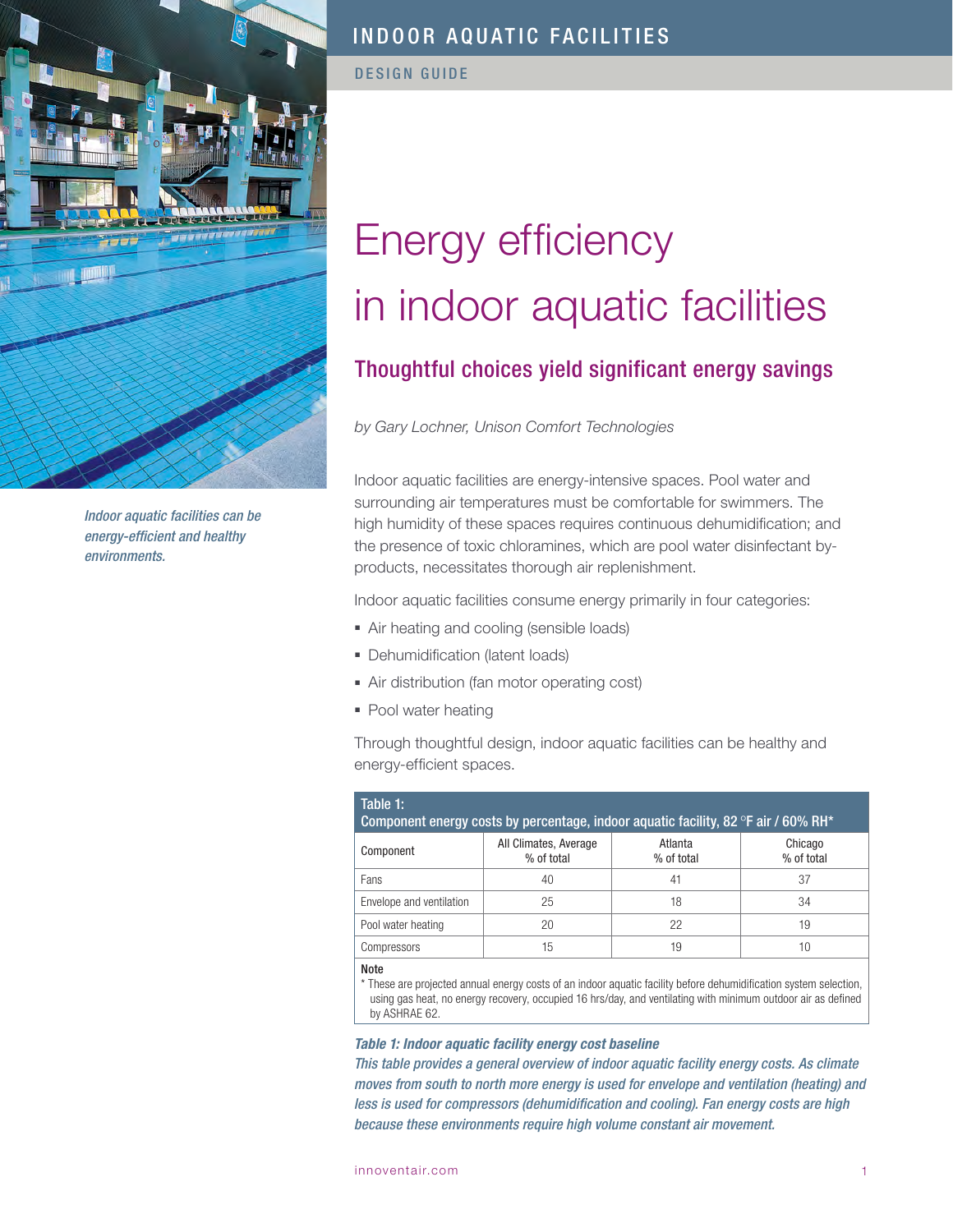#### AIR HEATING AND COOLING SENSIBLE LOADS

Occupied indoor aquatic facility air temperatures usually range from 82–86 °F [28–30 °C]. This means that the pool space is in heating mode for much more of the year than a typical comfort environment.

The primary air heating and cooling sensible loads are:

- Building envelope
- Fresh air sensible heating or cooling
- Spectators (not swimmers)
- Infiltration
- Lighting and fan motors

#### Building envelope

Envelope loads are typically among the largest heating loads, and can be the largest cooling load if there is significant solar exposure.

**BEST PRACTICE TI** 

When utilizing building modeling software to calculate heating and cooling design sensible loads, be sure to use the design space temperature, which can be as high as 86 °F (30 °C), and not the normal default temperature, typically 75 °F (23.8 °C).

Thoughtful window orientation and sizing can reduce solar gain, summer cooling load, winter heating load, and total air change rate. As exterior glass increases, so does the amount of warm air required at windows to reduce fogging and condensation. Skylights can be problematic because it is difficult to effectively wash their surfaces with warm supply air in highhumidity spaces, as well as to keep them maintained in what can be corrosive environments.

It is especially important in these warm, moist environments to construct walls with a high R-value and proper vapor barrier. This prevents energy loss and condensation, and protects the pool enclosure and adjacent spaces from corrosion, fascia discoloration, and undesirable organism growth. Chloramines cause pool environment air to be acidic and corrosive to stainless and carbon steel. Whenever possible use building materials, such as aluminum, that will endure in this environment.



#### *What are chloramines?*

*Chlorine is the predominant disinfectant used to sanitize pool water, and treats both water-borne pathogens and contaminants introduced by swimmers. Chloramines are gases that form as a disinfectant by-product of chlorination.*

*Chloramines are toxic to occupants and cause corrosion.*

*If you notice a chlorine-type smell, the air is probably contaminated with chloramines.*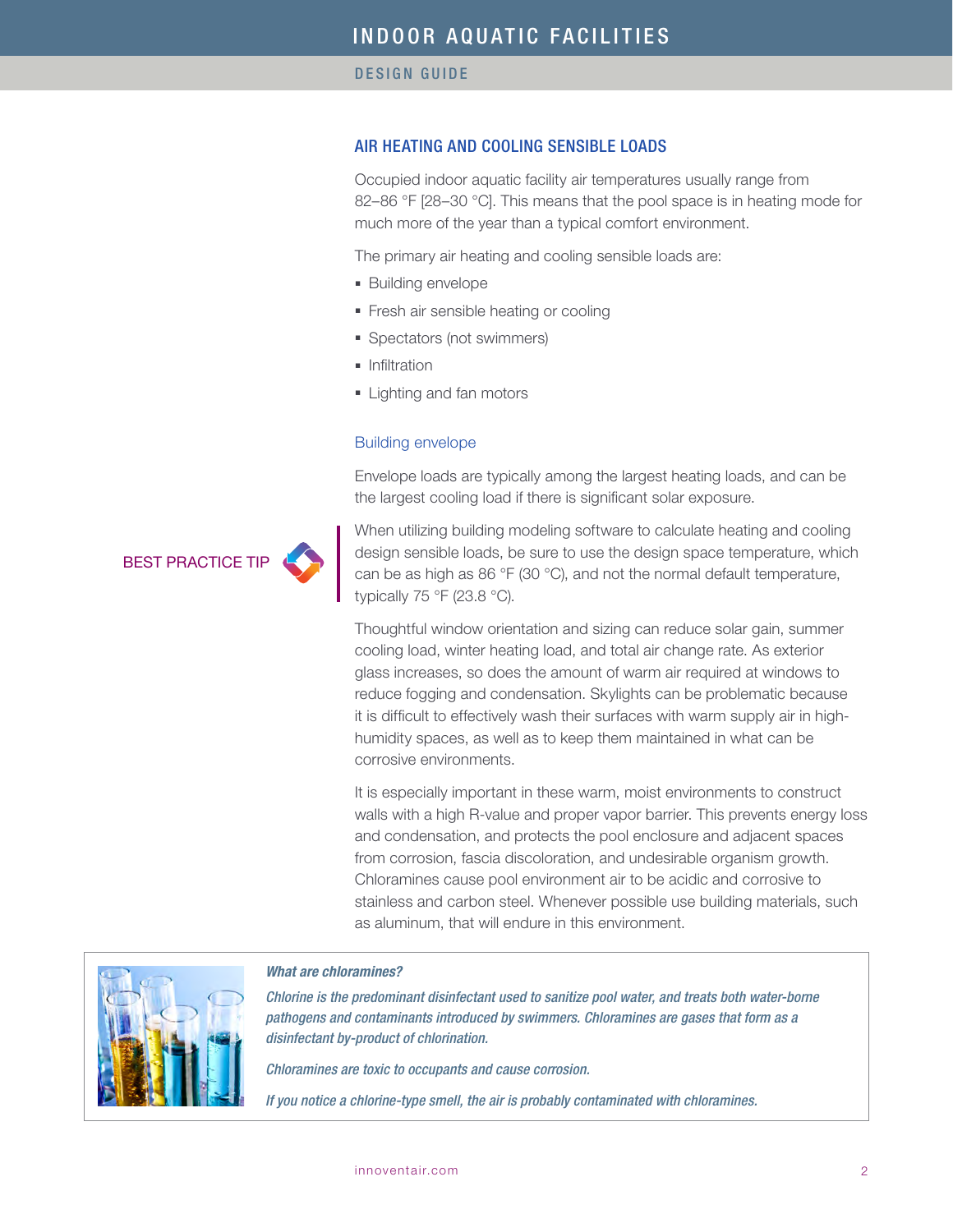#### Outdoor air sensible load

Transferring heat from the exhaust airstream to the entering outdoor airstream can significantly reduce the outdoor air sensible load. This can be accomplished using a heat pipe or run-around coil (both with efficiency ratings of 45-55%), or by using a flat-plate heat exchanger (65-75% efficient). See Figure 1.

Sensible heat wheels are not a good choice for this application. Aquatic facility exhaust airstreams can contain large amounts of moisture and chloramines. When moisture condenses on a sensible heat wheel during winter operation it carries condensate to the outdoor airstream where it will either freeze (which requires a defrost operation and greatly reduces energy recovery) or evaporate (which increases air heating load instead of reducing it, and can return corrosive and unhealthy-to-breathe chloramines back into the occupied space).

Demand Control Ventilation (DCV) can reduce energy consumption by modulating outdoor air intake based on occupancy. This may be acceptable in spectator areas. However, DCV is not recommended in the pool and deck areas of indoor aquatic facilities per ASHRAE Standard 62.1.<sup>1</sup> Note that on ASHRAE's Table 6.2.2.1 (see Table 2), there is no outdoor air exchange rate per person listed for the occupancy category "Swimming (pool & deck)," only an outdoor air exchange rate based on area, a minimum rate that is always required. So, while it may be tempting to save energy by reducing



*Figure 1: Exhaust air energy recovery reduces entering outdoor air sensible load Using an air to air heat exchanger, which transfers heat from the exhaust airstream to the entering outdoor airstream, can significantly reduce energy costs. Energy efficiency varies from 45-55% for run-around coils and heat pipes to 65-75% for flatplate heat exchangers.*

the air exchange rate when the pool is unoccupied, pools can generate corrosive chloramines whether they are occupied or not.

#### Infiltration sensible load

Infiltration air is outdoor air or conditioned air entering the indoor aquatic facility through its enclosure due to pressure differential. It is desirable to maintain a slight negative pressure in the pool space to keep chloramines from entering adjacent spaces. This can be accomplished in an energy efficient manner and on a real-time basis by controlling the difference between the exhaust airflow and the outdoor airflow through the pool dehumidification unit.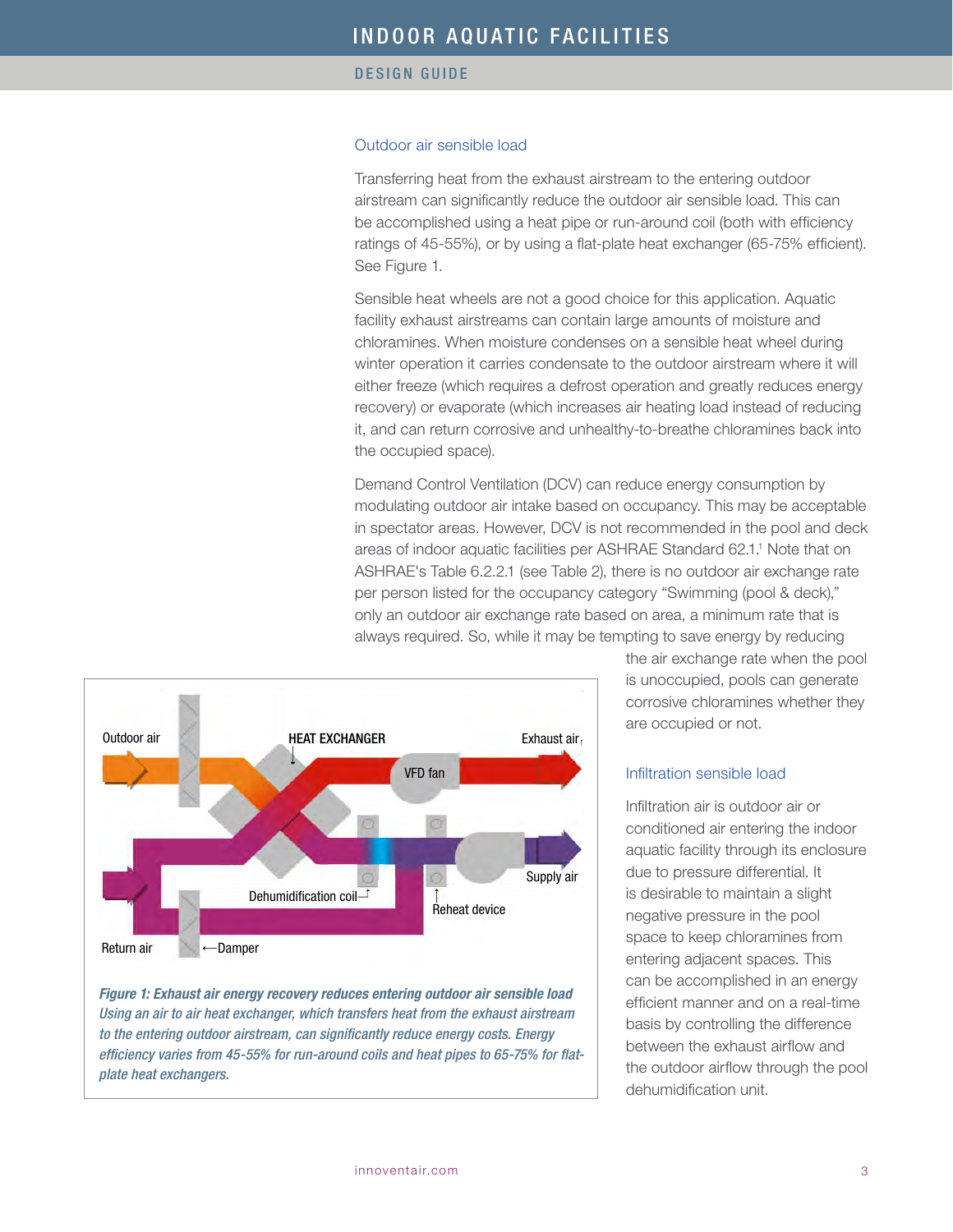#### DESIGN GUIDE

| Table 2: Minimum Ventilation Rates in Breathing Zone <sup>1</sup> |            |                         |                       |                                   |              |                                                     |            |               |                                                  |  |
|-------------------------------------------------------------------|------------|-------------------------|-----------------------|-----------------------------------|--------------|-----------------------------------------------------|------------|---------------|--------------------------------------------------|--|
|                                                                   |            |                         |                       |                                   |              | <b>Default Values</b>                               |            |               |                                                  |  |
|                                                                   |            | People Outdoor Air Rate | Area Outdoor Air Rate |                                   |              | <b>Occupant Density</b><br>(see Note 4)             |            |               | <b>Combined Outdoor Air Rate</b><br>(see Note 5) |  |
| <b>Occupancy Category:</b><br>Sports and Entertainment            | cfm/person | $L/s$ •person           | cfm/ft <sup>2</sup>   | $\mathsf{L/s}\bullet\mathsf{m}^2$ | <b>Notes</b> | #/1000 ft <sup>2</sup><br>or $\#/100 \; \text{m}^2$ | cfm/person | $L/s$ •person | Air Class                                        |  |
| Spectator areas                                                   | 7.5        | 3.8                     | 0.06                  | 0.3                               | Н            | 150                                                 | 8          | 4.0           |                                                  |  |
| Swimming (pool & deck)                                            |            |                         | 0.48                  | 2.4                               | C            |                                                     |            |               | Ω                                                |  |

#### Notes

1 From Table 6.2.2.1, *ANSI/ASHRAE Standard 62.1-2016. Ventilation for Acceptable Indoor Air Quality.*

4 Default occupant density: The default occupant density shall be used where the actual occupant density is not known.

5 Default combined outdoor air rate (per person): Rate is based on the default occupant density.

C Rate does not allow for humidity control. "Deck area" refers to the area surrounding the pool that is capable of being wetted during pool use or when the pool is

occupied. Deck area that is not expected to be wetted shall be designated as an occupancy category.

H Ventilation air for this occupancy category shall be permitted to be reduced to zero when the space is in occupied-standby mode.

#### *Table 2: Minimum Ventilation Rates*

*For swimming pool and deck areas, ASHRAE recommends a minimum air exchange rate based on area, not on occupant density. This is important to note because pools can generate corrosive chloramines when they are unoccupied.*

#### Lighting and fan sensible loads

Typical practice regarding lighting and fan sensible heat loads is to include them in the sensible cooling load calculation and ignore them when calculating sensible heating load, to be conservative when determining the design heating capability required.

Lighting loads can be reduced by incorporating natural lighting into the envelope design and by using efficient lighting options.

Fan motor heat loads can be reduced by selecting efficient fans such as direct drive airfoil blade plenum fans. Use of forward curved fans, propeller fans, and belt drive fans should be avoided due to their low fan efficiency, sheave corrosion, belt losses, and extra maintenance costs.

### LATENT LOADS

Indoor aquatic facilities have the following latent loads:

- Pool evaporation
- Outdoor air latent load (positive or negative)
- Infiltration
- Spectators (in a competition pool setting)

#### Pool evaporation rate

A large, heated body of water continuously evaporates moisture into the air. The evaporation rate depends on vapor pressure at the water surface, which increases when water temperature increases, and vapor pressure of the air, which decreases when the air dew point decreases. Pool activities also affect the evaporation rate. The more activity in a pool, the more evaporation.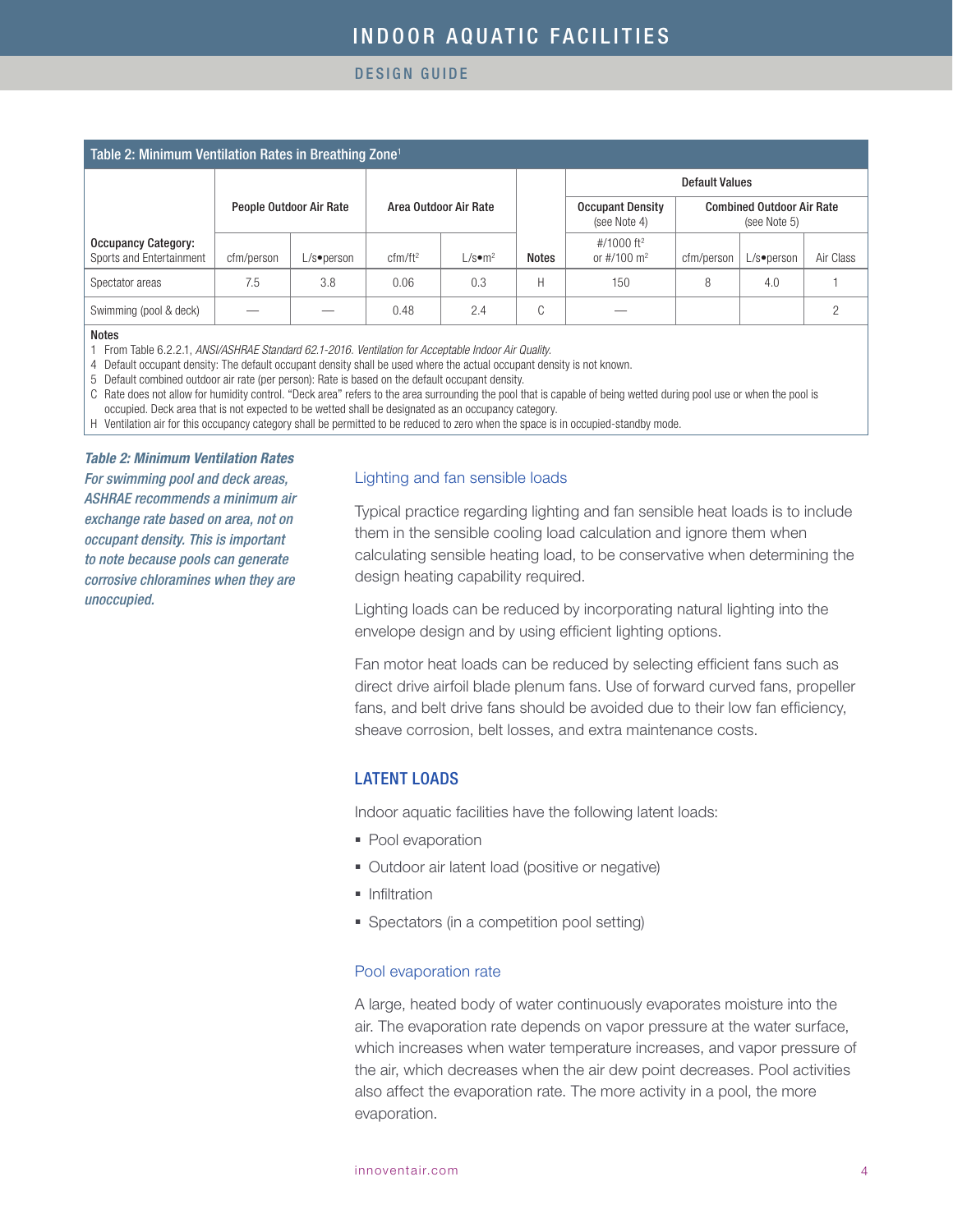#### DESIGN GUIDE

BEST PRACTICE TIP

The pool water evaporation rate is the largest component of the space latent load, and can be controlled by making the following intelligent design choices:

- 1. Keep pool air temperature  $2 \text{ }^{\circ}F$  (1.1  $\text{ }^{\circ}C$ ) above the water temperature. Pool operators often choose to lower space temperature or raise water temperature in a well-intentioned but misguided attempt to reduce energy costs or make swimmers or other occupants more comfortable. However, this practice tends to have the opposite effect. It greatly increases evaporation rate and total energy costs, and causes swimmers exiting the pool to feel cold.
- 2. Control the space relative humidity (RH) to 60% whenever possible (unless the amount of fresh air supplied for chloramine control causes the humidity to go below 60%). Evaporation increases 30% for every 10% drop in pool space RH (see Figure 3).

The lower relative humidity that naturally occurs in colder months from introducing outdoor air to improve indoor air quality is often desirable because it prevents condensation on exterior surfaces without resorting to operating cooling coils for mechanical dehumidification during winter.

To learn more, see "Choosing the best RH design set point" below.

3. Use a pool cover at night, if feasible. A pool cover nearly eliminates evaporation during unoccupied operation. It also stops pool chemical migration to the air and may allow reduction in outdoor air amounts. However, pool covers do not always match pool geometry. They also can take up space when spooled, and operators often find them cumbersome to deploy manually or expensive to deploy automatically.





*A large, heated body of water continuously evaporates moisture into the air. The more activity in a pool, the more evaporation.*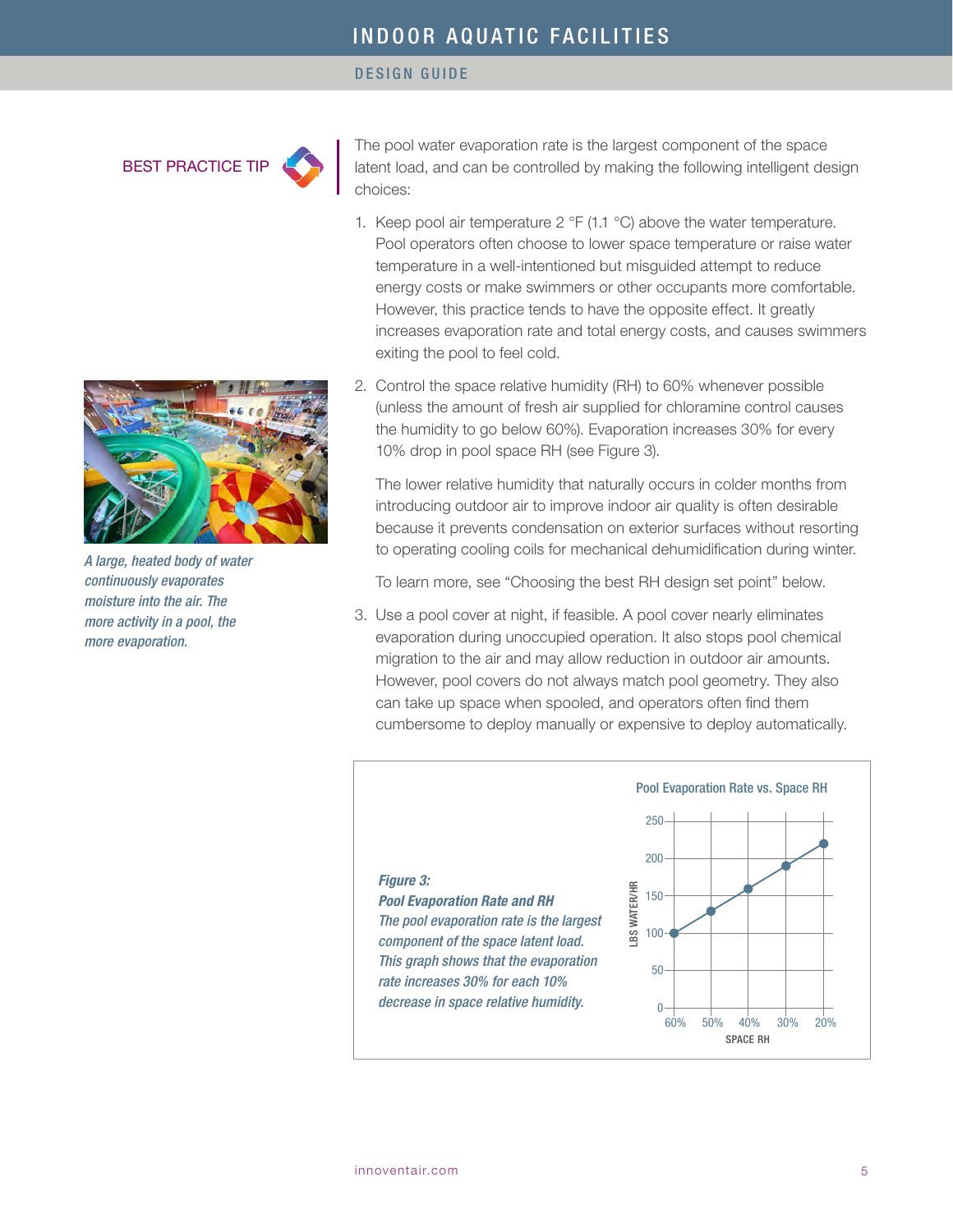#### Choosing the best RH design set point

The higher the RH design set point the lower the dehumidification load. ASHRAE recommends maintaining RH between 40-60% to prevent undesirable organism growth, and between 50-60% RH for swimmer comfort.

Using 60% RH as your design set point will conserve the most energy and reduce equipment first costs. Designing for 50% RH instead of 60% RH can double required cooling capacity and increase operating costs by 50% (see Figure 4).

Table 3 shows how component energy costs change when RH changes. These costs are percentages of total operating costs, which increase by a factor of 1.5 when RH decreases from 60% to 50% (Figure 4). For example (see shaded cells in Table 3), if total operating costs at 60% RH are \$100,000, compressor energy cost is \$15,000 (15%). However at 50% RH, total operating costs increase to \$150,000, and compressor energy cost is \$52,500 (35%).



BEST PRACTICE TIP

*Using a 60% RH design set point instead of 50% reduces first and operating costs.*

| Table 3:<br>Component energy costs by percentage, indoor aquatic facility, 82 °F air temperature* |                                     |        |                       |           |                       |        |
|---------------------------------------------------------------------------------------------------|-------------------------------------|--------|-----------------------|-----------|-----------------------|--------|
| Component                                                                                         | All Climates, Average<br>% of total |        | Atlanta<br>% of total |           | Chicago<br>% of total |        |
|                                                                                                   | 60% RH                              | 50% RH | 60% RH                | 50% RH    | 60% RH                | 50% RH |
| Fans                                                                                              | 40                                  | 25     | 41                    | 27        | 37                    | 26     |
| Envelope and ventilation                                                                          | 25                                  | 15     | 18                    | $12^{12}$ | 34                    | 24     |
| Pool water heating                                                                                | 20                                  | 20     | 22                    | 19        | 19                    | 18     |
| Compressors                                                                                       | 15                                  | 35     | 19                    | 42        | 10                    | 32     |
| $81 - 4 -$                                                                                        |                                     |        |                       |           |                       |        |

Note

\* These are projected annual energy costs of an indoor aquatic facility before dehumidification system selection, using gas heat, no energy recovery, occupied 16 hrs/day, and ventilating with minimum outdoor air as defined by ASHRAE 62.

When space design temperature is at the higher end of the recommended range (86 °F [30 °C]) consider designing for 55% RH to have dehumidification capacity available to make the environment more comfortable when (clothed and dry) spectators are present. Also, it may be desirable to reduce to as low as 40% RH at night during cold months to prevent condensation in indoor aquatic facilities with exterior walls. This often can be achieved with the low-humidity outdoor air already being introduced to remove air contaminants.

#### Outdoor air latent load

Entering outdoor air has a latent load, either positive (as with moist summer air), or negative (as with dry winter air). During many months of the year the lack of humidity in outdoor air either completely cancels out the pool water evaporation load (winter) or greatly reduces it (spring and fall) resulting in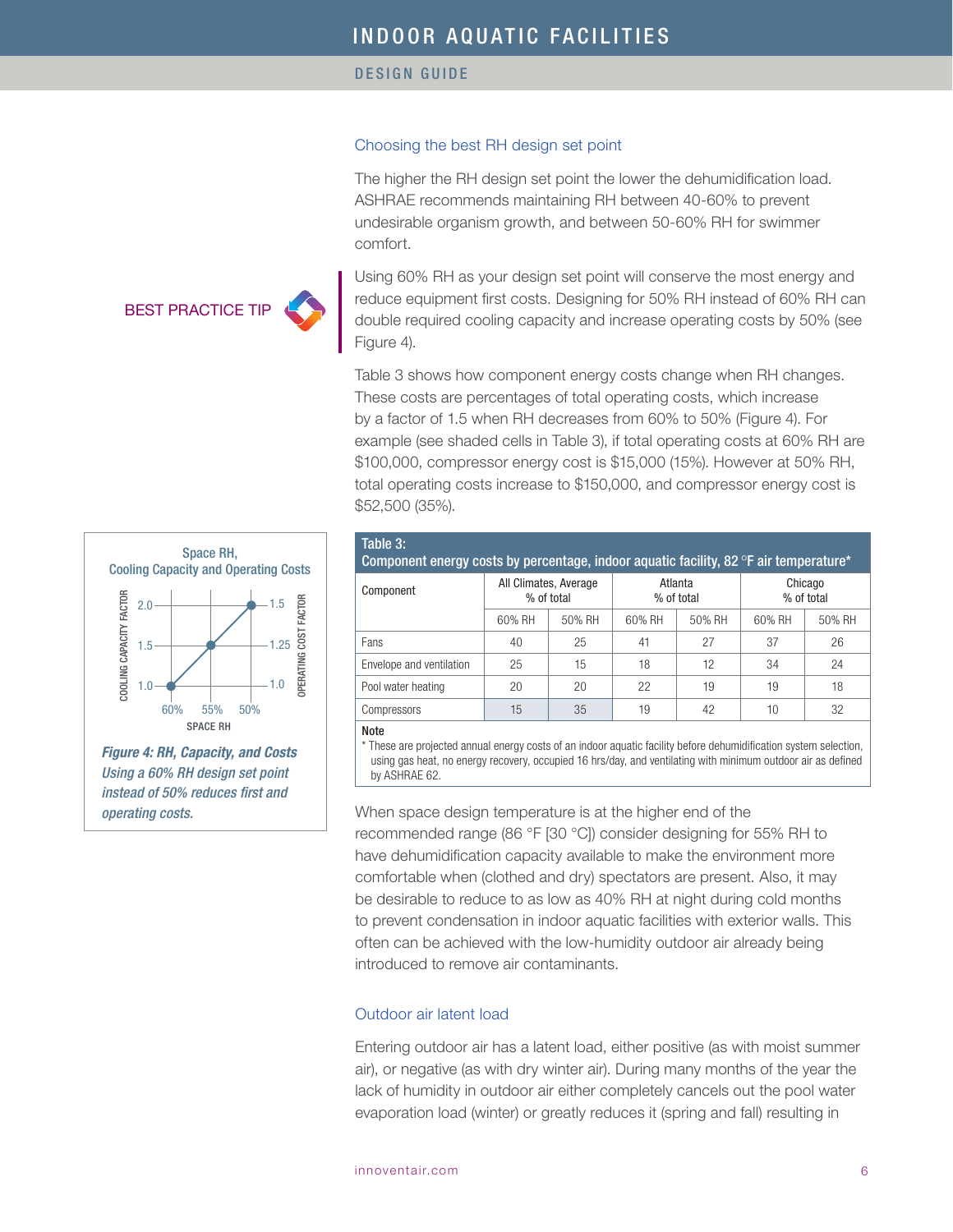#### DESIGN GUIDE

BEST PRACTICE TIP



*Two strategies for dehumidifying aquatic facilities Mechanical pool dehumidification systems use cooling coils year round to extract moisture from indoor air.*

*Outdoor air dehumidification systems replace moist indoor air with dry outdoor air for most of the year, and use cooling coils when outdoor air moisture content is high in summer.* 

minimal to no net dehumidification load to the space. Using outdoor air as a dehumidifying source when it is cost effective, rather than using a mechanical dehumidification system, can greatly reduce total operating costs, provide better indoor air quality, and improve system reliability.

#### Infiltration latent load

Infiltration air entering from an adjacent space or from outdoors will likely reduce the latent load since the pool space is generally warmer and more humid than other spaces. The (usually drier) infiltration air coming in through leaky joints and cracked or open doors will displace the moist pool area air. This infiltration can be controlled by actively controlling the pressure differential as discussed above. Refer to Chapter 25.12 in the *2013 ASHRAE*  Handbook: Fundamentals<sup>2</sup> for more information.

It is important to make a distinction between displacement of water vapor by air movement through gaps such as doors and cracks (infiltration) and moisture diffusion through the building materials of the enclosure due to vapor pressure gradients (exfiltration). If an intact vapor barrier is not provided, moisture will migrate from the high vapor pressure of the pool through the walls to the lower pressures of outdoor ambient air or the adjacent space, regardless of the pool air pressure differential to surrounding spaces or outdoor ambient air.

#### Spectator latent load

Spectators observing events add to the space dehumidification load. Using ASHRAE guidelines for people seated at an event, and modifying for the temperature and humidity of a pool space, the spectator latent load can be estimated at 0.16 lbs/hr (0.07 kg/h) per spectator.



*Figure 5: Net Dehumidification Load Profiles by Season and City When Dehumidifying with Minimum 25% Outdoor Air In an indoor aquatic facility, the net dehumidification load varies by season and climate and derives primarily from the outdoor air latent load (positive or negative) and pool evaporation rate.*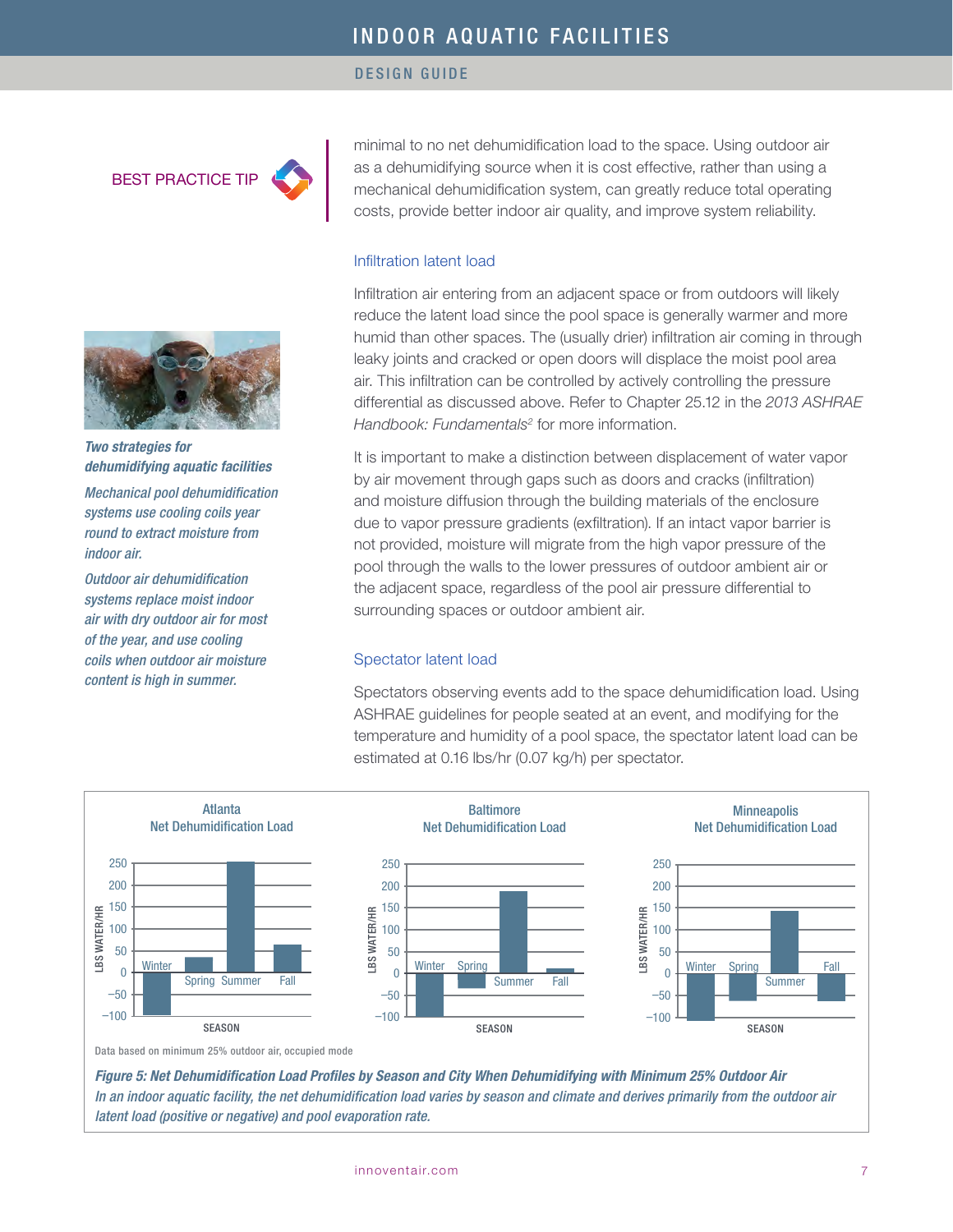

*Using outdoor air as a dehumidifying source when it is cost effective, rather than using a mechanical dehumidification system, can greatly reduce year round operating costs, provide better indoor air quality, and improve system reliability.*

#### Net dehumidification load profile

The sum of the latent loads is greatly influenced on a seasonal basis by the outdoor air load and the pool evaporation rate. It is not an even load over the course of the year; in fact, the only time the seasonal averaged loads exceed 25% of the design load is during summer. See Figure 5.

#### Dehumidification technologies and strategies

The choice of dehumidification technology has a major effect on energy usage. There are three common strategies for dehumidifying air:

- Chemical dehumidification. These systems dehumidify with desiccants, typically requiring post cooling. However, chemical dehumidification systems are generally not economical at the high dew points of pool spaces, and desiccants deteriorate when exposed to chlorine.
- **Mechanical dehumidification.** These systems use cooling coils, typically with reheat, to extract moisture from indoor air. Complex options include multiple condensers and pumped glycol overlays to recapture energy from compressor operation.
- Outdoor air dehumidification. These systems replace moist indoor air with dry outdoor air. Note that systems using only outdoor air cannot provide humidity control on humid summer days in most climates.

Introducing low humidity outdoor air to humid indoor aquatic facilities, even when that air needs to be heated, can be the most economical way to dehumidify these spaces, especially since fresh air is already being delivered to dilute the above-average level of indoor air contaminants (see Figure 6).

When outdoor air cannot meet the dehumidification load economically, typically in summer, hybrid systems use mechanical dehumidification, often a cooling coil with reheat, to meet the dehumidification load.

#### Dehumidification load recommendations

There are several ways to reduce an indoor aquatic facility's dehumidification load:

- Designing for 60% RH rather than 50% RH can reduce energy consumption by 50% and required cooling capacity by 100%.
- Keeping pool air temperature 2 °F (1.1 °C) above the water temperature will reduce the pool water evaporation rate.
- Using outdoor air whenever possible, rather than mechanical dehumidification, to lower indoor humidity levels.

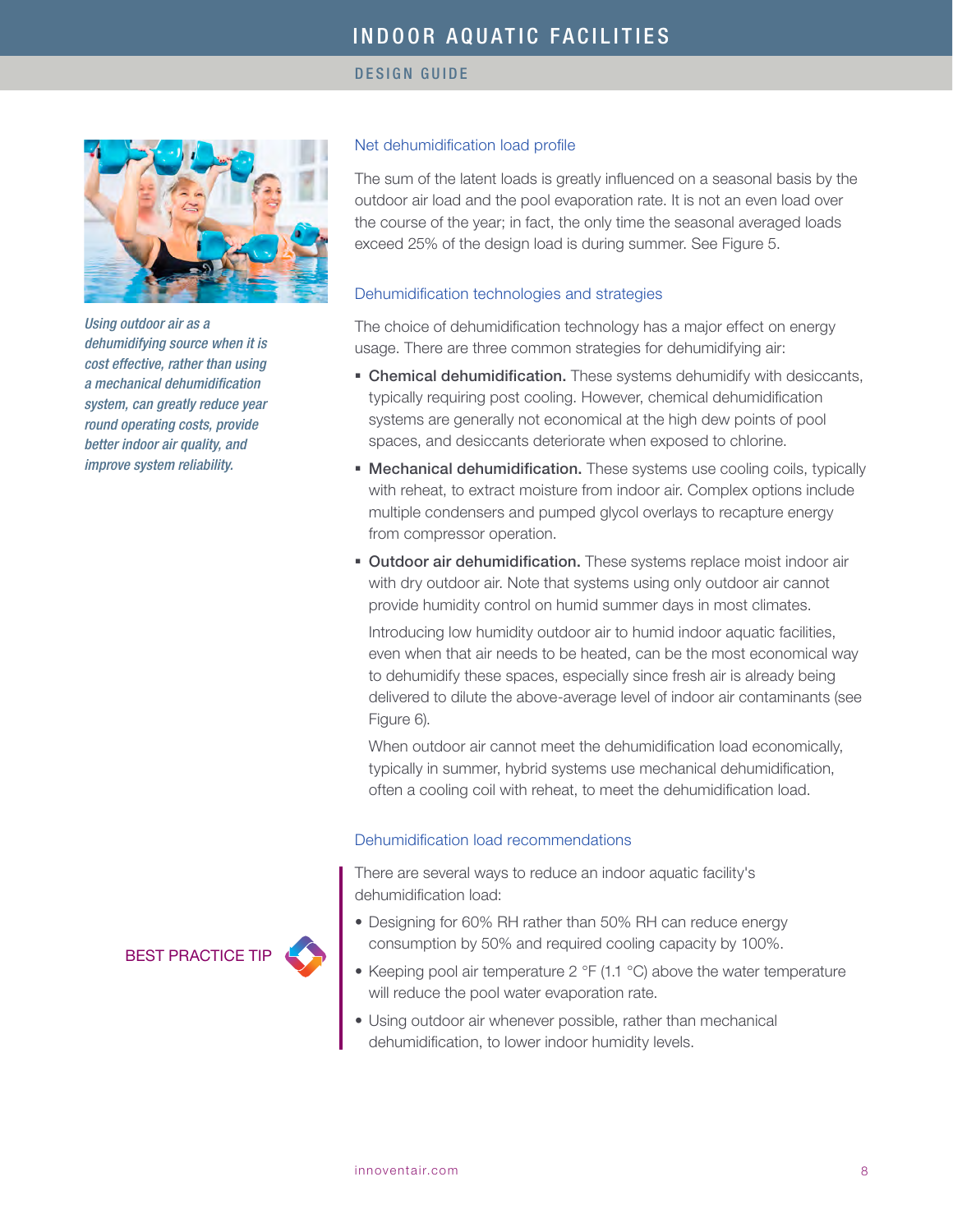#### AIR DISTRIBUTION

Proper air distribution in an indoor aquatic facility:

- Prevents condensation
- Prevents corrosion
- Prevents temperature and humidity stratification
- Removes airborne disinfectant by-products such as chloramines
- Provides effective mixing throughout the space
- Delivers fresh, outdoor air to the swimmers' breathing zone (right above the water), to people on the deck, and to spectators.

A fairly high rate of total air movement is needed to meet these requirements.

Because of these specialized requirements, VAV control strategies to reduce fan costs should not be applied during occupied operation. Whether occupied or not, the air distribution system must continuously prevent condensation, corrosion, and stratification, which requires that diffusers throw air effectively.

#### How much can you save?

A 6,300 square foot competition pool in a 300,000 cubic feet indoor aquatic facility maintained at 82 °F (28 °C) and 60% RH can have the following operational cost reductions when using outdoor air dehumidification for most of the year instead of using year round mechanical dehumidification:

- 50% in Denver (ASHRAE Climate Zone 7)
- 40% in Minneapolis, Portland and Boston (ASHRAE Climate Zones 4, 5 & 6)
- 30% in Washington DC and Kansas City (ASHRAE Climate Zone 4)
- 25% in Los Angeles (ASHRAE Climate Zone 3)
- 20% in Atlanta, shown in graph at right (ASHRAE Climate Zone 3)
- 15% in Dallas (ASHRAE Climate Zone 3)



#### *Figure 6: Total Operating Costs, Indoor Aquatic Facilities, in Climate Zones 3*–*7*

*The chart above describes the total operating costs of an indoor aquatic facility located in Atlanta, GA, and includes costs for air heating, pool water heating, dehumidification, and fan motors. The text above describes total operating costs for the same aquatic facility when located in Climate Zones 3 through 7.*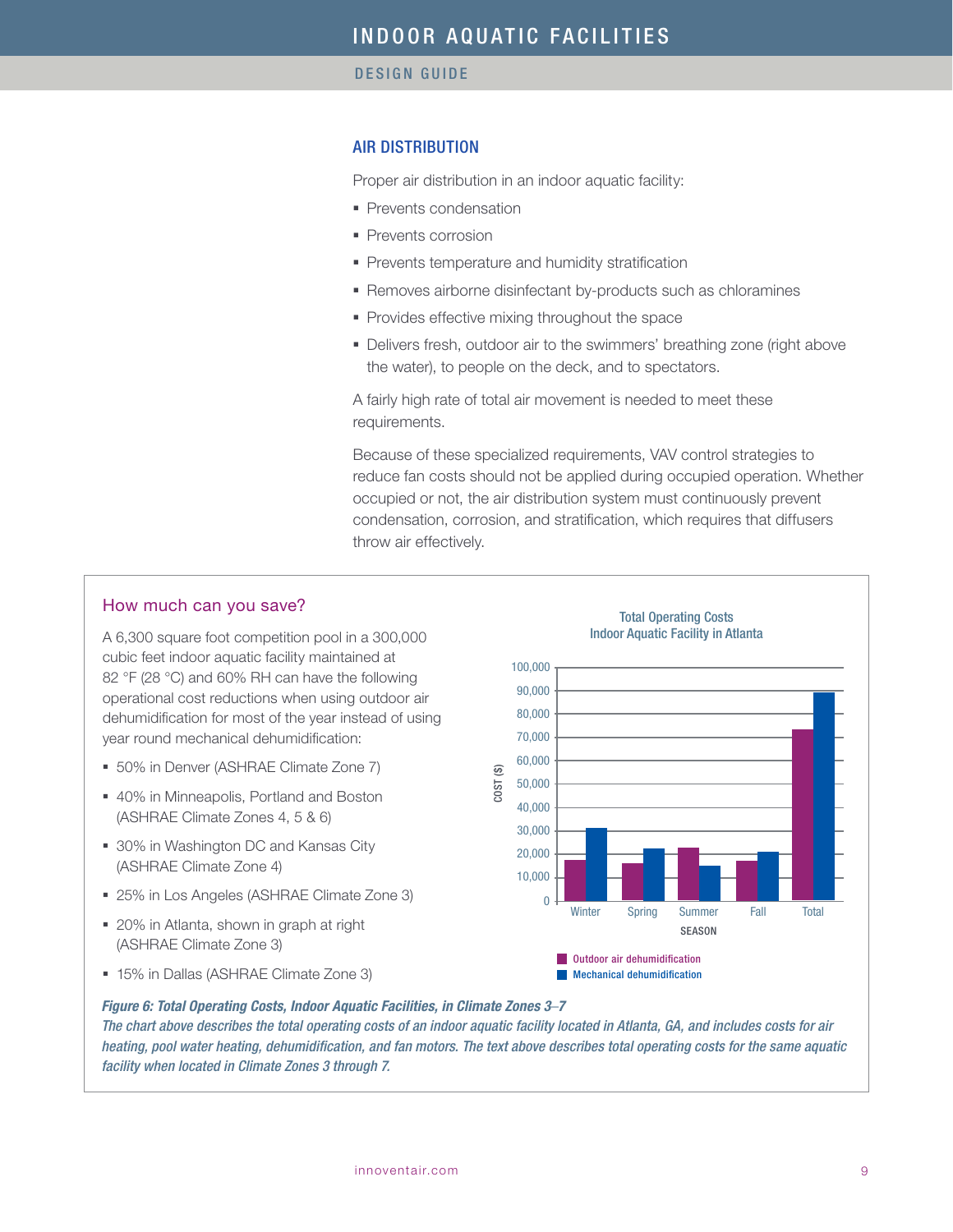#### DESIGN GUIDE



*Consider first and total operating costs when choosing a pool heating technology. A simple, dedicated system may have lower overall costs than a more complex system using energy recovery.*

Air movement during unoccupied operation may be reduced if a pool cover is used to eliminate the transfer of chloramines to the air and if an owner is vigilant in monitoring the effectiveness of reduced airflow with regard to corrosion, condensation, and stratification. Note that most owners find pool covers inconvenient to use and partially ineffective for nonstandard-shaped pools; and there also can be a surge of chloramines into the air when a pool cover is removed.

#### POOL WATER HEATING

Pool water heating is required to bring pools up to temperature after being filled, to heat make-up water during operation, and to replace heat lost through pool water evaporation.

For each pound of water evaporated approximately 1050 Btu leave the pool, cooling the water. The cooling effect of evaporation accounts for over 90% of pool water heating costs. See the "Pool evaporation rate" section above for tips on how to reduce the evaporation rate.

#### Pool heating technologies

An operational aquatic facility requires a pool heater that can always meet the pool heating load. Technologies that meet this requirement include high efficiency gas heaters, electric heaters, and boiler water loops.

Supplemental pool heating technologies can reduce annual energy costs but are not able to consistently meet the pool heating load. These include solar water heating, condenser water loops, exhaust air heat pumps, and refrigerant condensers.

#### Consider first and total pool heating operating costs

Energy costs to heat pools can be high, but when choosing a pool heating technology it is important to consider first and total operating costs as well as energy costs. For example, it may be more cost-effective to use a simple dedicated pool heating system rather than one that provides pool water heating, dehumidification, and temperature control with the same refrigeration system. These systems are complex, requiring additional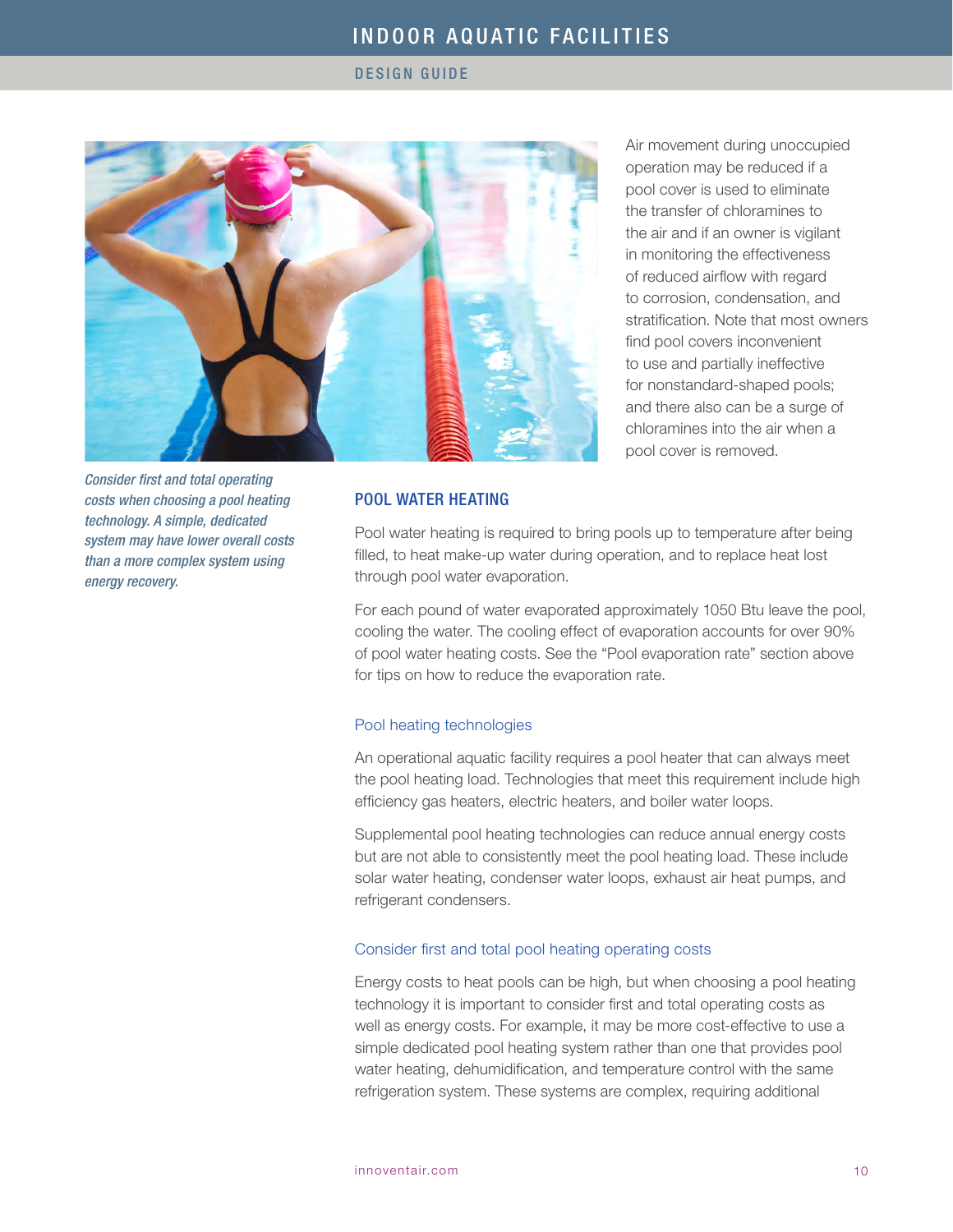#### DESIGN GUIDE



condensers, pumps, valves, and piping, and may force unnecessary compressor operation to provide pool water heating.

#### SUMMARY

Indoor aquatic facilities can be energy-efficient and healthy environments. Increasing the amount of entering outdoor air has two main benefits. First, it flushes toxic chloramines from the space, making it healthy for swimmers and spectators. Second, outdoor air is dryer than pool air for most of the year and becomes a natural and efficient way to dehumidify these spaces that have high latent loads. Only in summer, when outdoor dew points are high, is there a need for more expensive mechanical dehumidification. In winter, efficient exhaust air heat recovery warms up entering outdoor air, reducing operating costs.

A design process that uses outdoor air to dehumidify, integrated with simple and efficient energy recovery, thoughtful choice of space conditions and water temperature, effective air distribution, energy efficient enclosure design, and enough outdoor air to ensure healthy indoor air, will create a cost- and energy-efficient indoor aquatic facility.

#### About the author

Gary Lochner is Vice President of Business Development at Unison Comfort Technologies. He holds a Mechanical Engineering Degree with heat transfer emphasis from the University of Minnesota. His background includes technical and leadership positions at a major HVAC manufacturer and a succession of roles at Heatex and Innovent. For nearly twenty-five years Gary has helped design over 1000 HVAC units serving indoor aquatic facilities, ranging from high school pools to community rec centers to major water parks. Gary has spoken on design considerations for these spaces at many ASHRAE chapter meetings. This broad experience has uniquely equipped him with a deep understanding of the many complex factors at play in natatoriums.

### LEARN MORE ABOUT INDOOR AQUATIC FACILITY DESIGN

#### [www.innoventair.com/breathe](http://www.innoventair.com/breathe)

Innovent's online resource for healthy and energy efficient indoor aquatic facilities

#### Design Guide

[Ventilation and air distribution in indoor aquatic facilities](http://innoventair.com/Portals/3/Breathe%20Content/Ventilation-and-air-distribution-in-indoor-aquatic-facilities.pdf). Gary Lochner.

#### [Chloramines & Pool Operation](http://www.cdc.gov/healthywater/swimming/aquatics-professionals/chloramines.html)

Website from The Centers for Disease Control and Prevention

[www.cdc.gov/healthywater/swimming/aquatics-professionals/chloramines.html](http://www.cdc.gov/healthywater/swimming/aquatics-professionals/chloramines.html)

#### ASHRAE

"Places of Assembly: Natatoriums" *2015 ASHRAE Handbook: Fundamentals.*